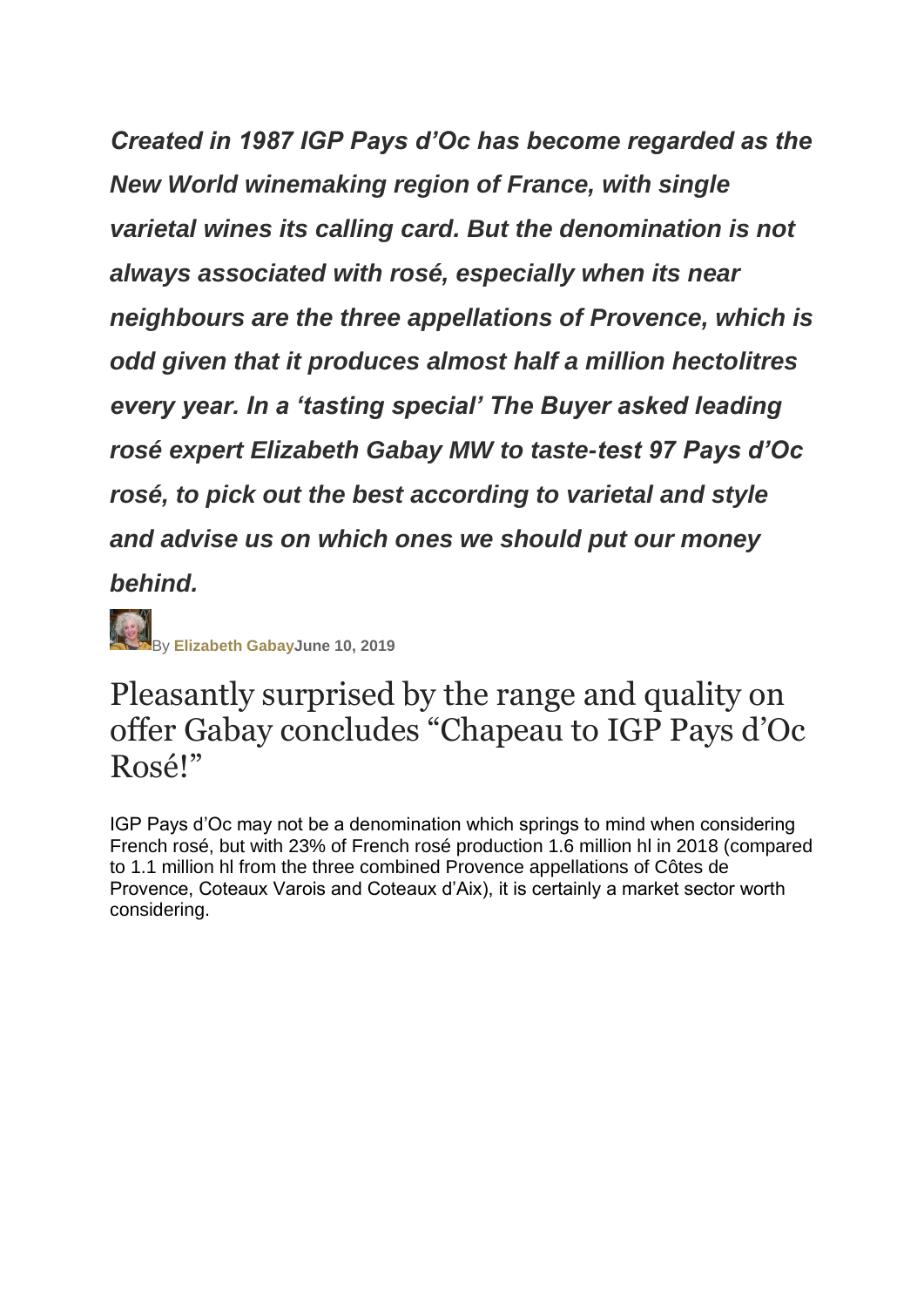

Elizabeth Gabay MW is one of the world's leading authorities on rosé Following Languedoc winemaker Robert Skalli's studies in California in the late 1970s, he became convinced that the climate in Languedoc was similar to that of California, and that the Languedoc could be the New World region of France and could produce quality single varietal wines. The appellation was created in 1987. Today, Florence Barthès, the director of the IGP Pays d'Oc says that single varieties are the DNA of the denomination with over 90% of wines being labelled as varietals (in reality this means at least 85% of the wine is made from a single variety). Amongst the rosés, Grenache remains the single most popular variety, closely followed by Cinsault then Syrah.

Faced with the daunting task of tasting 97 IGP Pays d'Oc rosés, I was expecting a degree of uniformity and fashionable restrained dryness. 'Find ten or twelve examples you like', I was told. Instead, I was bowled over by both the quality and range of styles on offer, and struggled to limit my selection. My favourites included varietal expression, with some more joyful, others more serious and complex. There may not be a single style, but there is certainly lots to discover.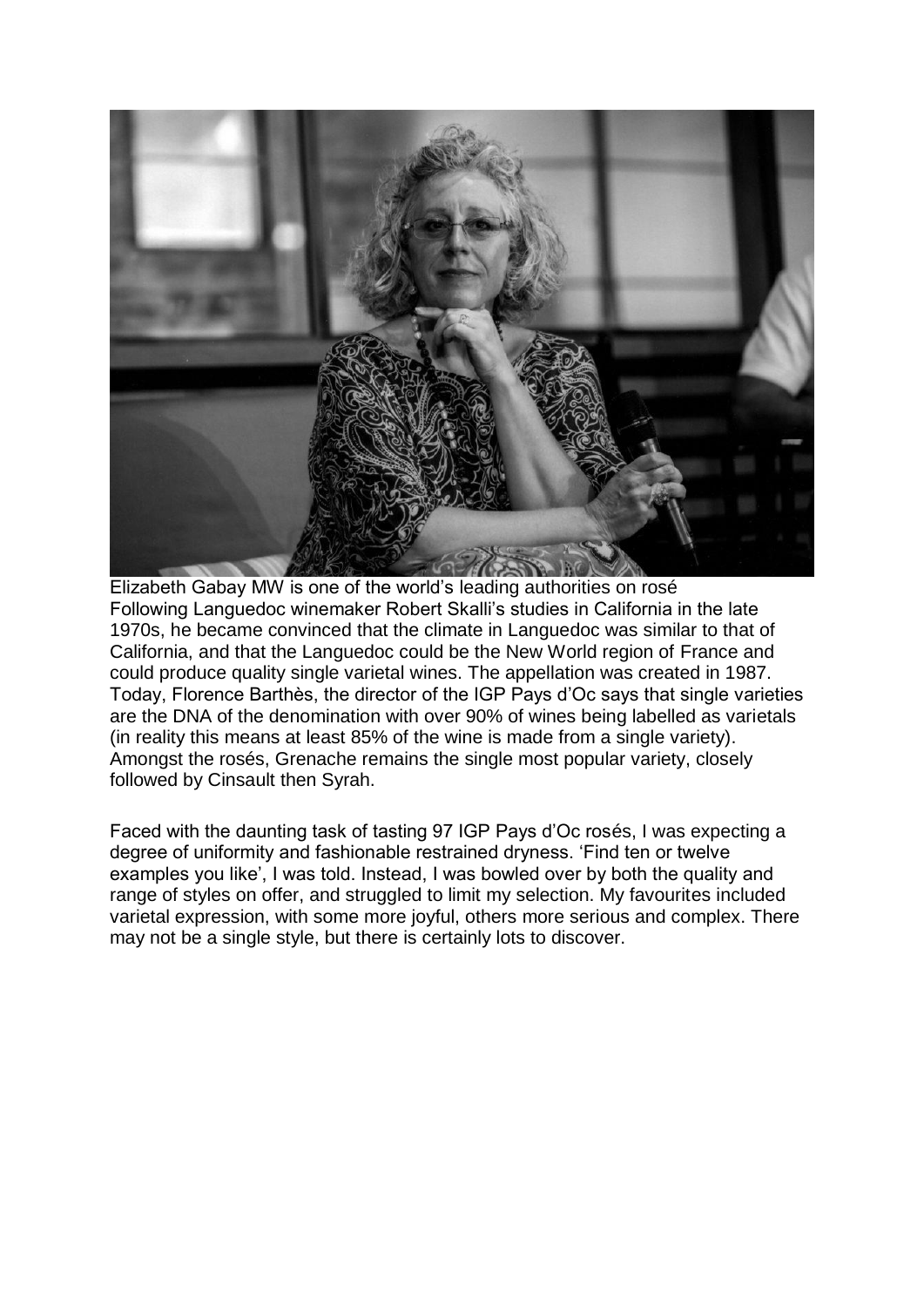

The

range of colours of IGP Pays d'Oc rosé **Grenache Noir and Grenache Gris**

Grenache, which can include both Noir and Gris versions, came in a number of different styles. I particularly liked the version by [Domaine de l'Herbe Sainte](http://www.herbe-sainte.fr/en/) [not in UK] with its classic salmon pink colour followed by an explosion of wild raspberry fruit on aroma and palate, ripe creamy body, a fine mineral core and long mouthwatering acidity. [Gerard Bertrand'](https://www.gerard-bertrand.com/en)s **Naturae** had intense strawberry jam fruit with vibrant, intense acidity that left the mouth tingling with fresh fruit.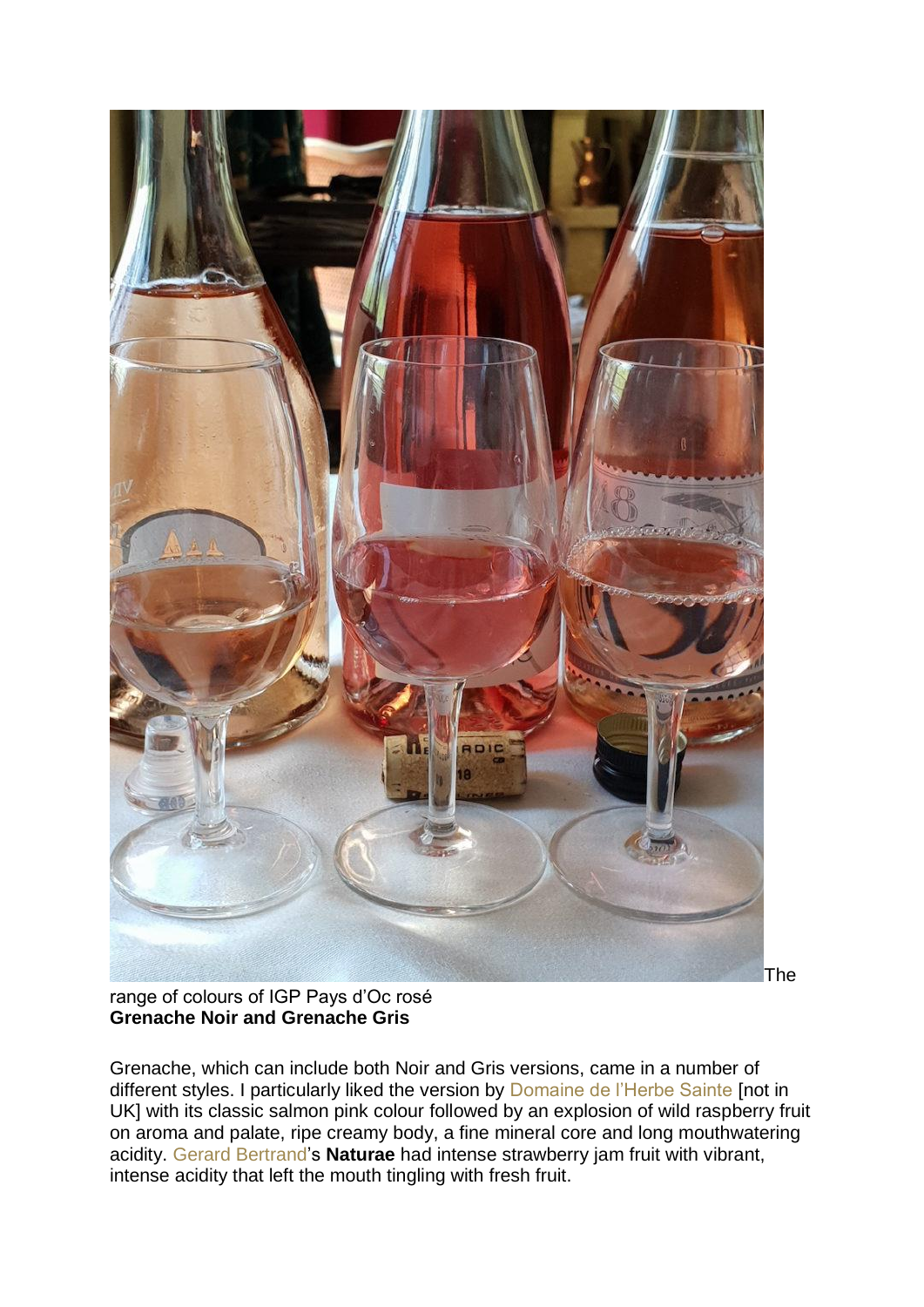

## 2018

# **GRENACHE ROSÉ**

VIN BIOLOGIQUE . SANS SULFITES AJOUTÉS

GÉRARD BERTRAND



SUD DE FRANCE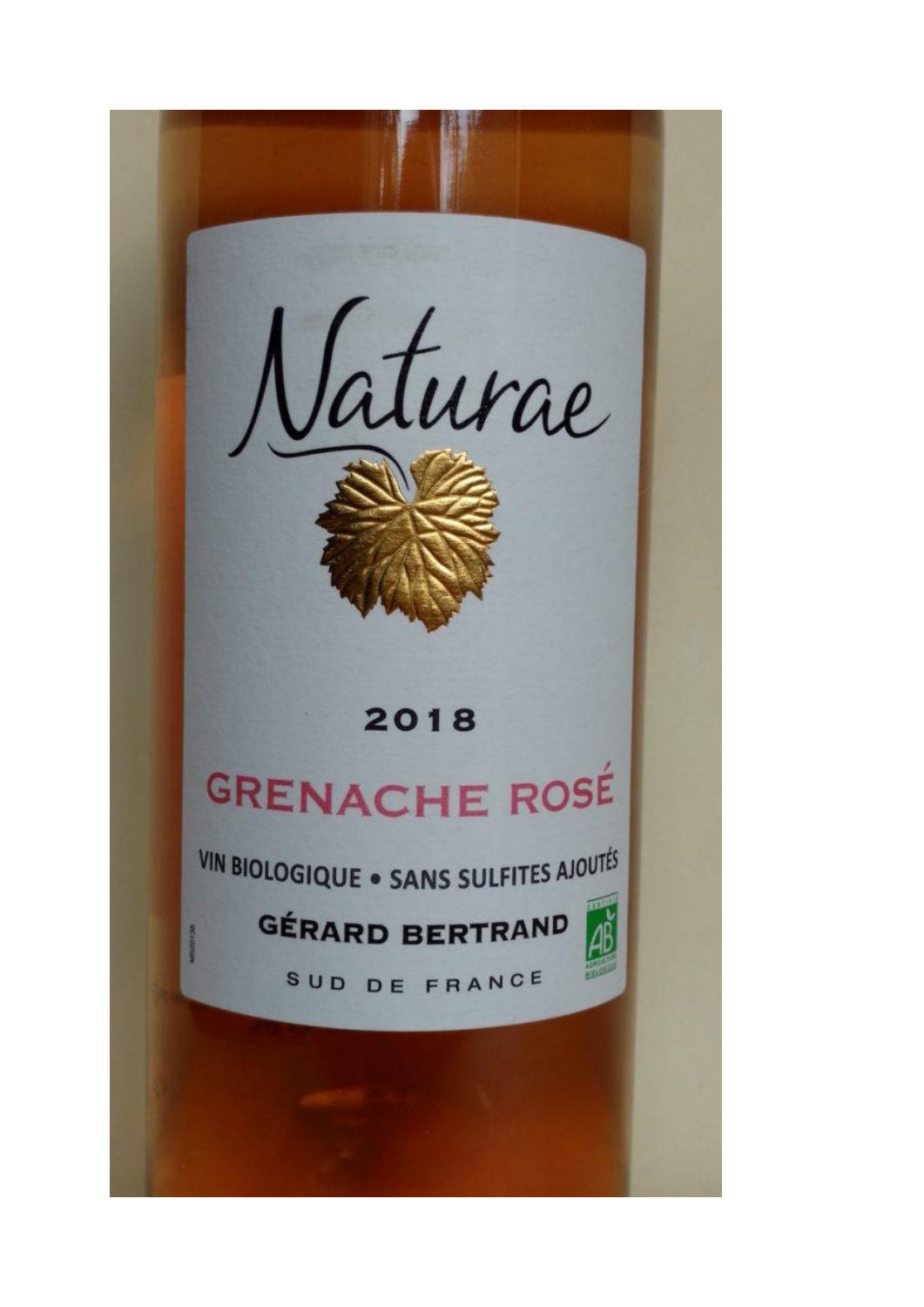The pale Gris rosés of Languedoc have more akin with Provence rosé. [Les Vignobles](http://www.foncalieu.com/)  [Foncalieu'](http://www.foncalieu.com/)s **Le Versant** [Inverarity Morton and Hennings Wine, about £9.99 retail] was a pale shell pink with creamy white peach and apricot fruit, round, rich, creamy texture and an overall lush softness backed by long vibrant acidity. [Les Jamelles](http://m.les-jamelles.com/en/wine/85/clair-de-gris) **Clair de Gris** [not in UK] made with Grenache Gris had intense raspberry, whte peach fruit, fresh pear, white flowers and lemon and lime acidity – a lovely wine for a summers evening in the garden – softer and riper than a white wine, with fresh vibrant elegance. [Calmel & Joseph's](https://www.calmel-joseph.com/en/our-wines/) **Villa Blanche** [Daniel Lambert Wines, around £11.99 retail] 60% Grenache Gris and 40% Grenache Noir was a more structual style with creamy white peach fruit, redcurrants, wild bramble and fraise de bois fruit. A serious dry rosé with nice complexity and intensity. [Les Collines du Bourdic'](https://www.collines-du-bourdic.com/)s **Eclat de Gris** [not in UK] had delicate creamy peach and apricot fruit with hints of wild berry tartness and lime acidity.

### **Cinsault 100% and blended with Grenache**

Cinsault can make some stunning rosés with the best ones, for me, having a touch of varietal floral character. Some excellent examples also showed just how fascinating this variety can be. [Domaine St Nicolas'](https://www.domainesaintnicolas.com/)s **Rubis** [not in UK] had just those floral aromas leaping out of the glass. On the palate intense cherry, sour redcurrant and floral (almost rose like) fruit backed with intense, textural acidity giving the wine real grip on the finish. **[Chateau Py](https://www.domaine-py.com/)** [not in UK] had pretty red berry, strawberry and cherry fruit with long silky acidity and a fine mineral core. Deceptively restrained, this proved to be a serious rosé with hidden depths and structure. Borie Neuve's **Particula** [not in UK] had similar red fruit character with a luscious ripeness and a firm mineral acidity. Vibrant and fruity, a wine to sit back and enjoy. [Le Rosé de Bessan'](https://en-gb.facebook.com/pages/category/Wine--Beer---Spirits-Store/LE-ROSE-De-Bessan-318649368171095/)s **Libellule** [not in UK] had veil-like delicacy with fresh white fruit, blue and white flowers, creamy texture with fresh mineral acidity. Pretty and fresh.

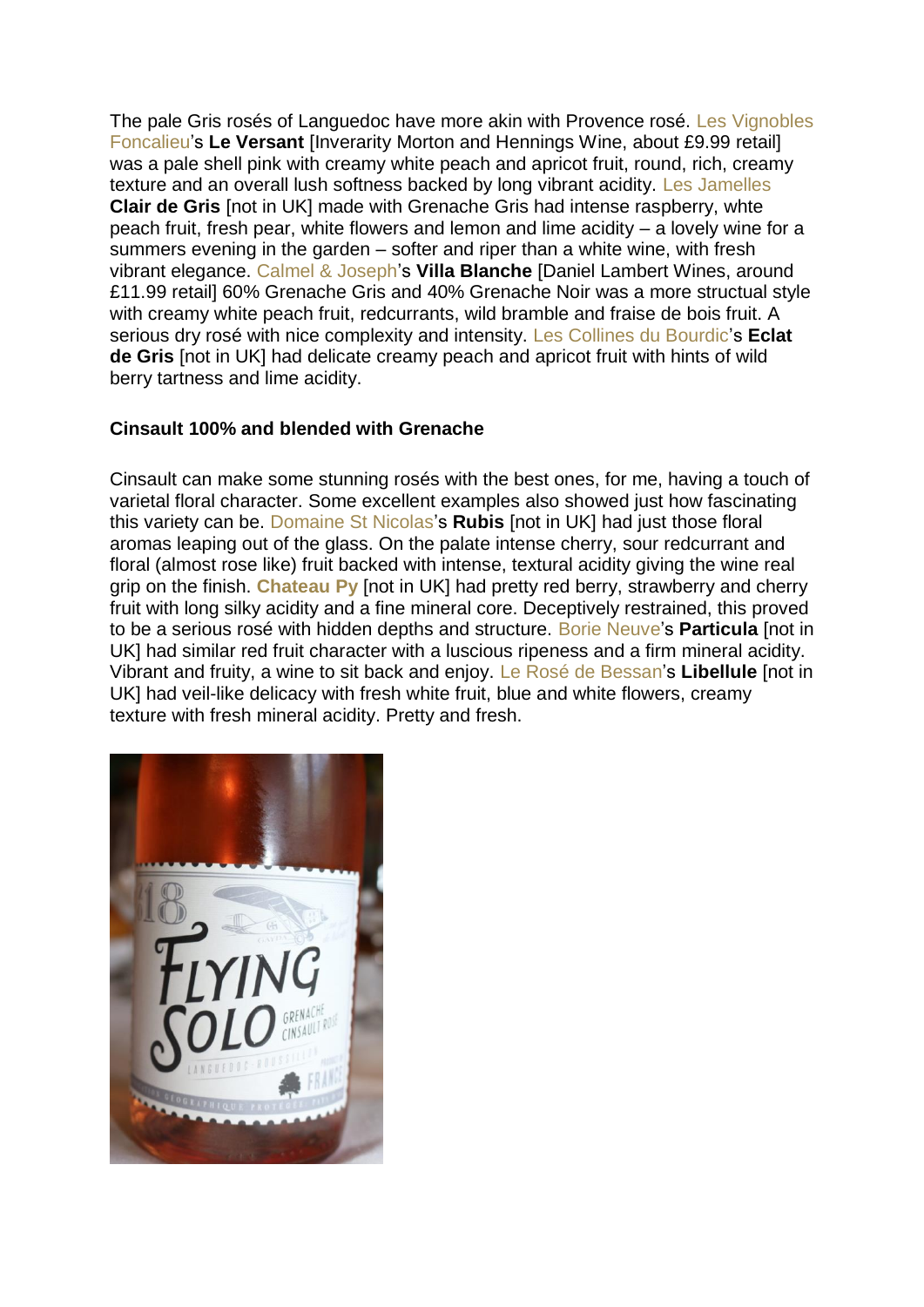Blending Grenache and Cinsault also produced some pretty styles. The following two were 50:50. [Domaine de Puilacher'](http://www.domainedepuilacher.fr/puilacher/Accueil.html)s **Variation**, [not in UK] was creamy rich, intense peach, citrus acidity and totally charming while [Domaine Gayda'](http://www.gaydavineyards.com/en)s **Flying Solo** [New Generation Wines, around £10.50 retail] had vibrant, lush strawberry and raspberry fruit, a whiff of flowers, crisp acidity and perfect for easy summer drinking.

#### **Syrah**

The range of Syrah rosés rather caught me by surprise with their beautiful fruit character. [Les Collines du Bourdic'](https://www.collines-du-bourdic.com/)s [not in UK] was beautifully dark pink pointing the way to lush raspberry fruit backed by a firm mineral structure and fresh acidity. Its intensity and structure made this a perfect rosé for red wine lovers, great to go with summer food – I just loved the structural firmness and mouthwatering fresh, tart wild berry fruit. [Le Rosé de Bessan'](https://en-gb.facebook.com/pages/category/Wine--Beer---Spirits-Store/LE-ROSE-De-Bessan-318649368171095/)s **Bouche Bée** [not in UK] was also full of fruit – redcurrant, raspberry and even a hint of wild strawberry vivacity with intriguing Syrah notes which reminded me of Parma violets and cassis hovering mid-palate.



[Domaine Sibille'](https://www.domainesibille.com/)s **Syrah** [not in UK] had opulent, luscious raspberries, cherries and peach fruit with long, fresh, silky redcurrant freshness. A silky, creamy fruit wine with a vibrant finish. Intensity of fruit makes me think it could be a gastronomic wine – white meats, fish and cheese. [Domaine de Puilacher's](http://www.domainedepuilacher.fr/puilacher/Accueil.html) **Prologue** [not in UK] had a rich creamy character with cherry fruit and tart damson jam. Gorgeous intense fruit and structure.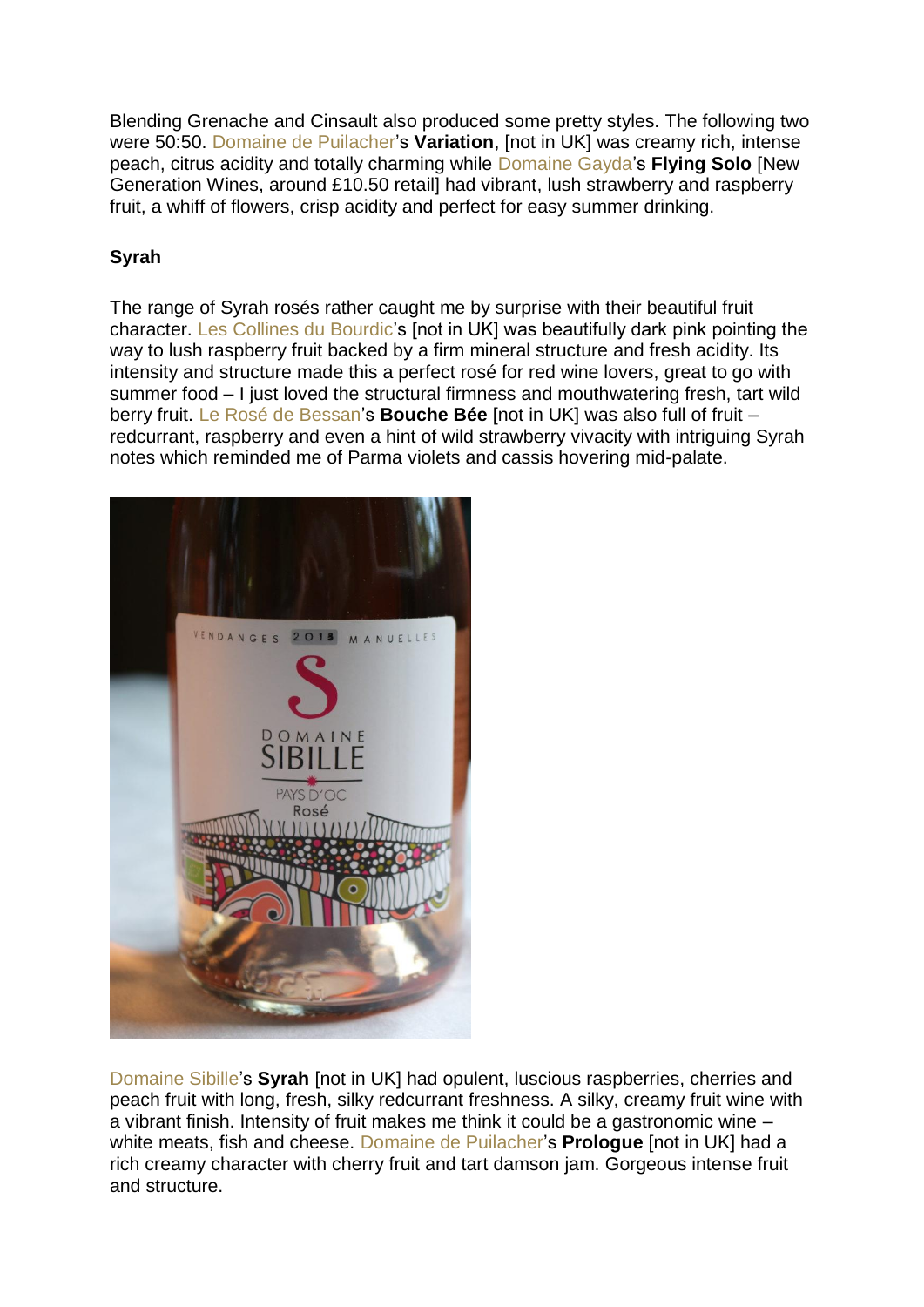#### **Blended rosé**

Blends are the fourth most common style, often with Grenache part of the blend.



#### A go-to rosé for this summer

[Domaine St Nicolas'](https://www.domainesaintnicolas.com/)s **Amour de Venus** [not in UK] 70% Grenache 30% Syrah had serious intense weight of perfumed peaches, ripe apricots, fresh spice, vibrant acidity with the Syrah giving a hint of blue flowers leading to a dry finish. Domaine Saint [Hilaire'](https://domainesaint-hilaire.com/)s **Expression** [Languedoc Imports Ltd, £11] 65% Grenache 35% Syrah, had a creamy richness, with wild strawberries, raspberries, sour plums and redcurrants. Not powerful, but intense, vibrant with firm mineral acidity. [Montaquoy Sud'](https://www.pagesjaunes.fr/pros/54019763)s **La Cocotte Rosé** [not in UK] 60% Merlot 40% Grenache was full of fresh red, blue and black berry fruit (loved this black fruit!) with a surprisingly firm mineral core giving the wine a fresh stony, austere character. Creamy fresh acidity with delicate powdery texture.

[Vignobles Jeanjean'](https://www.vignobles-jeanjean.com/en/homepage/)s **Mas Neuf** [not in UK] really showed the amazing diversity of IGP Pays d'Oc's range of varieties This fascinating combination seemed to get the best of all the varieties 40% Carignan 40% Grenache 10% Colombard 10% Muscat à Petits Grains. Fragrant floral, tea rose aromas, fresh acidity and a punnet full of ripe